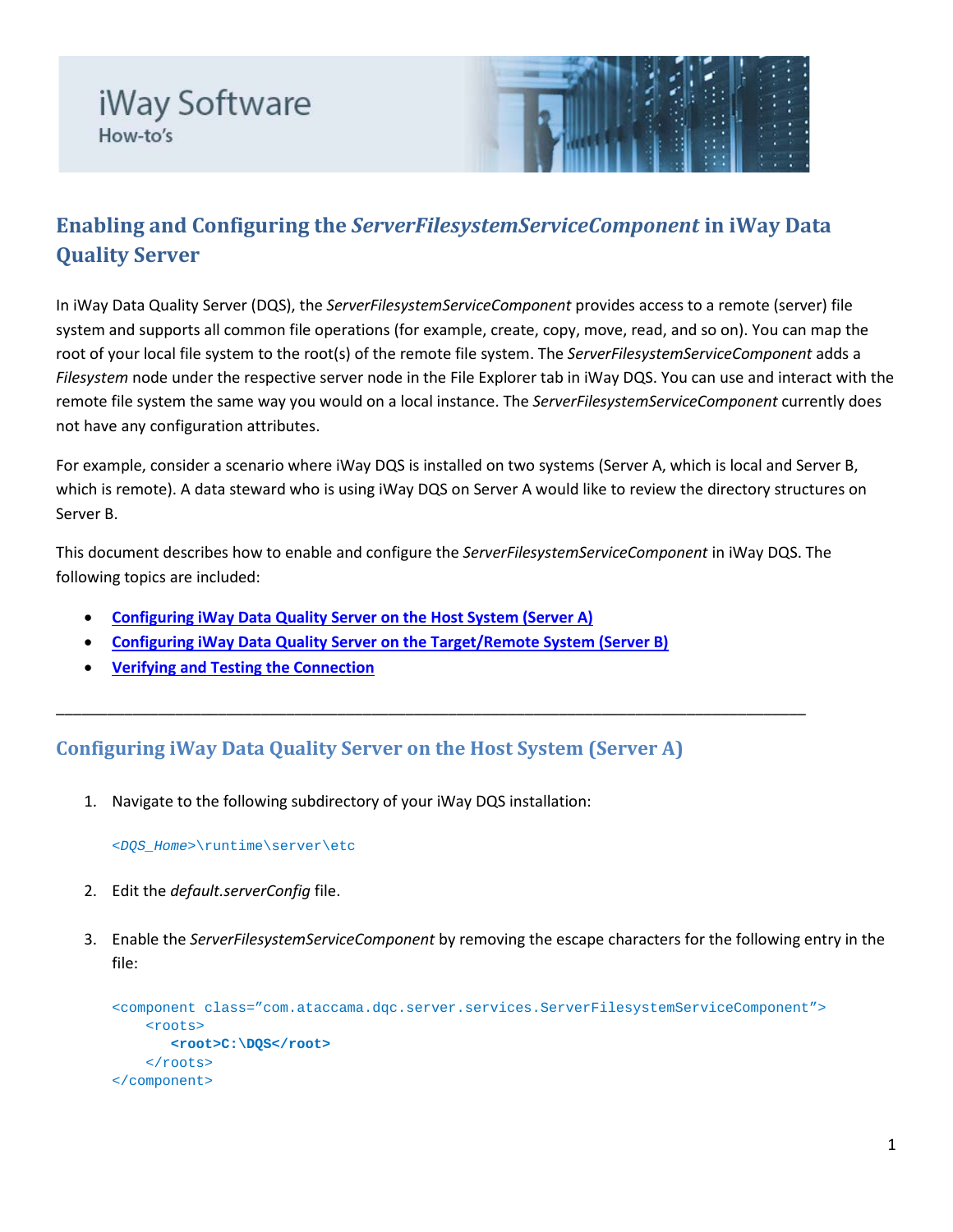4. Specify the directory path that you want to access on the target/remote system (Server B) through iWay DQS in the <root> element (for example, C:\DQS).

Note, you can specify multiple directory paths if required, as shown in the following example.

```
<component class="com.ataccama.dqc.server.services.ServerFilesystemServiceComponent">
    <roots>
        <root>C:\DQS</root>
       <root>C:\TEMP</root>
       <root>C:\INPUT</root>
    \langleroots>
</component>
```
- 5. Save the changes you made to the *default.serverConfig* file on the host system (Server A).
- 6. Configure access to the remote server (Server B) by adding a new server instance in iWay DQS, as shown in the following image.

| <b>Go</b> iWay MDS - Data Quality Server 10.6.2                                                                                                                                                    |                                                        |                                                             |               |
|----------------------------------------------------------------------------------------------------------------------------------------------------------------------------------------------------|--------------------------------------------------------|-------------------------------------------------------------|---------------|
| File Edit Navigate Search Project Run Window Help<br><b>1.4 Miles</b>                                                                                                                              |                                                        | $Q_2 - Q - P - P - P - P - P - P - P$                       |               |
| <b>事 M 回 F 33 □□□</b><br>日写 マ<br>DQ Projects<br>$\rightarrow$<br>My Computer<br>5<br>Databases<br>$\checkmark$<br>OmniGenDatabase<br>Folder Shortcuts<br><b>Servers</b><br>肙<br>B<br>Documentation | <b>Lo</b> Edit Server<br><b>Edit Server</b>            | $\Box$                                                      | $\times$<br>÷ |
|                                                                                                                                                                                                    | Implementation:<br>Name:<br>URL:<br>User:<br>Password: | Generic<br>B<br>iwats2016.ibi.com:7777<br>Administrator<br> |               |
|                                                                                                                                                                                                    | $\circled{?}$                                          | Finish                                                      | Cancel        |

**Note:** The URL specifies the name of the remote server and the port number (7777), which is the default internal HTTP port used by iWay DQS. This port is defined in the *default.serverConfig* file on both servers (local and remote).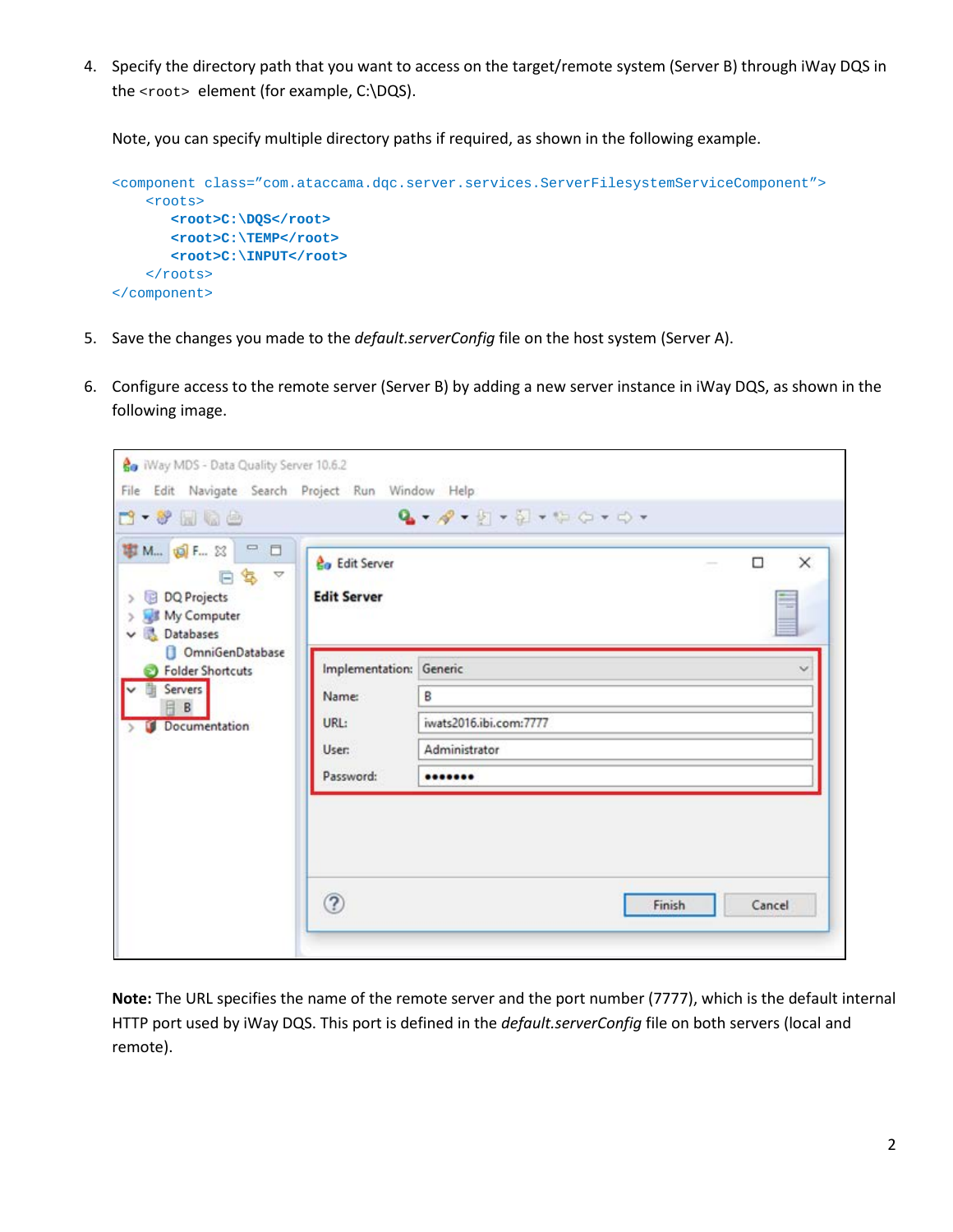## <span id="page-2-0"></span>**Configuring iWay Data Quality Server on the Target/Remote System (Server B)**

1. Navigate to the following subdirectory of your iWay DQS installation:

*<DQS\_Home>*\runtime\server\etc

- 2. Edit the *default.serverConfig* file.
- 3. Enable the *ServerFilesystemServiceComponent* by removing the escape characters for the following entry in the file:

```
<component class="com.ataccama.dqc.server.services.ServerFilesystemServiceComponent">
    <roots>
      <root>C:\DOS</root>
     </roots>
</component>
```
4. Specify the directory path that you want to access from the host system (Server A) through iWay DQS in the <root> element (for example, C:\DQS).

Note, you can specify multiple directory paths if required, as shown in the following example.

```
<component class="com.ataccama.dqc.server.services.ServerFilesystemServiceComponent">
     <roots>
       <root>C:\DQS</root>
      <root>C:\TEMP</root>
       <root>C:\INPUT</root>
     </roots>
</component>
```
- 5. Save the changes you made to the *default.serverConfig* file.
- 6. Start the iWay DQS server on the target/remote system (Server B).
	- a. Open a command prompt window and navigate to the following directory:

*<DQS\_Home>*\runtime\server

b. Run the *start.bat* file.

**Note:** Ensure that the *start.bat* file points to the *default.serverConfig* configuration file:

*<DQS\_Home>*\runtime\server\etc\**default.serverConfig** 

c. Open a browser and enter the following URL to verify that the iWay DQS server is up and running:

<http://localhost:8888/console/welcome>